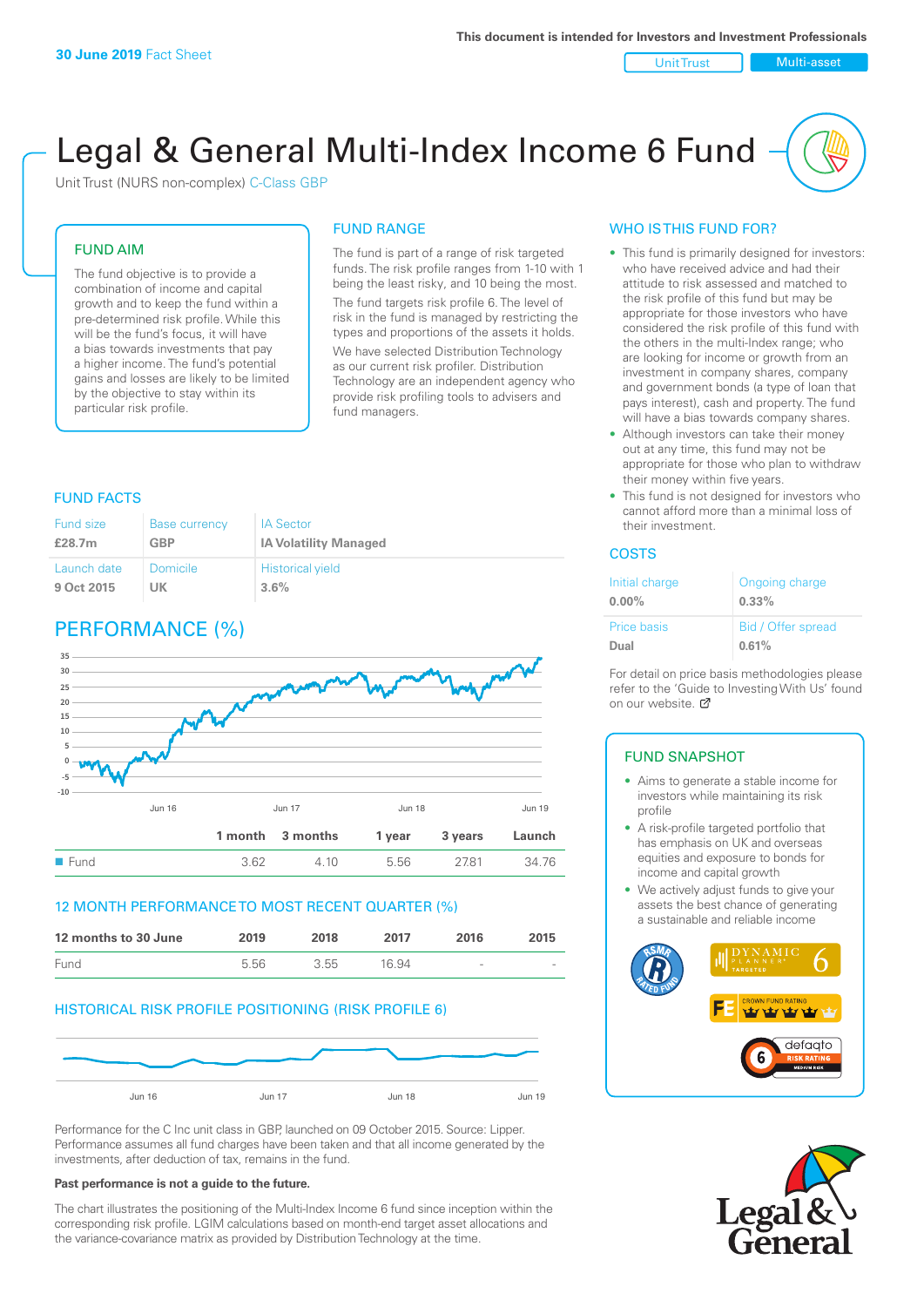### Legal & General Multi-Index Income 6 Fund

Unit Trust (NURS non-complex) C-Class GBP

### PORTFOLIO BREAKDOWN

All data source LGIM unless otherwise stated. Totals may not sum due to rounding.





### FUND MANAGERS

The fund managers have responsibility for managing the multi-index fund range. They are part of the Multi-Asset Funds (MAF) team in LGIM. This team focuses on designing and managing multi-asset funds that are tailored to match the specific objectives of various client types. The team sits within a wider Asset Allocation team which combines both depth of experience with a broad range of expertise from different fields, including fund management, investment consulting and risk management roles.

## TOP 10 HOLDINGS (%)

| <b>L&amp;G UK Index Trust</b>                                    | 10.9 |
|------------------------------------------------------------------|------|
| iShares UK Dividend UCITS ETF                                    | 10.5 |
| L&G Emerging Markets Government Bond (Local Currency) Index Fund | 8.0  |
| L&G Emerging Markets Government Bond (US\$) Index Fund           | 7.6  |
| L&G US Index Trust                                               | 6.9  |
| L&G High Income Trust                                            | 5.6  |
| L&G European Index Trust                                         | 5.0  |
| L&G Global Emerging Markets Index Fund                           | 4.9  |
| <b>L&amp;G Pacific Index Trust</b>                               | 4.8  |
| iShares Euro Dividend UCITS ETF                                  | 4.0  |